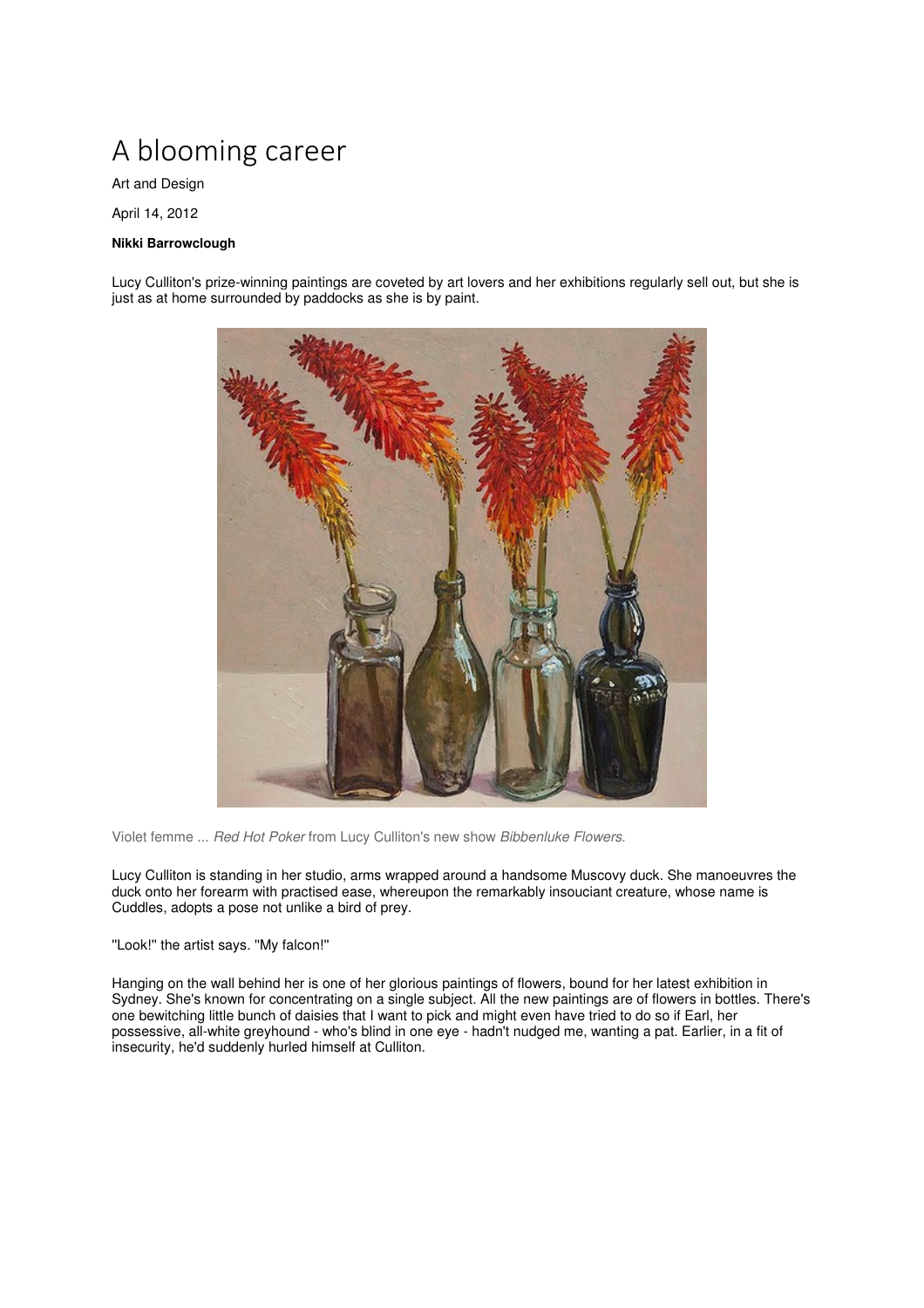

Click for more photos

Lucy Culliton with her greyhound Earl in her studio on her property, Bibbenluke Lodge. Photo: Steven Siewert

''Don't be such a dick, Earl,'' she'd responded affectionately.

Outside the studio - a converted barn - geese stroll through long grass, ignoring the common garden ducks and chooks milling in the drive. As we leave, trailed by Cuddles and Earl, Culliton's three other dogs fall in behind, followed by the geese. ''Stephen Fry once said that it's best to wipe your bum with a live goose,'' Culliton says with mild indignation. Fry was quoting Rabelais. It's lucky the quote wasn't about sheep. She's very fond of her sheep, who have names such as Map and Marvel - although no more fond of them than she is of Tristan Honey, her enormous white pig.

''My pig looked good in the studio,'' Culliton says. ''We built a ramp to make it easier for her to come in. But she's so big now that it's hard for her to turn around, so she doesn't visit much any more.''



Lush ... a painting from Lucy Culliton's studio on her property at Bibbenluke Lodge. Photo: Steven Siewert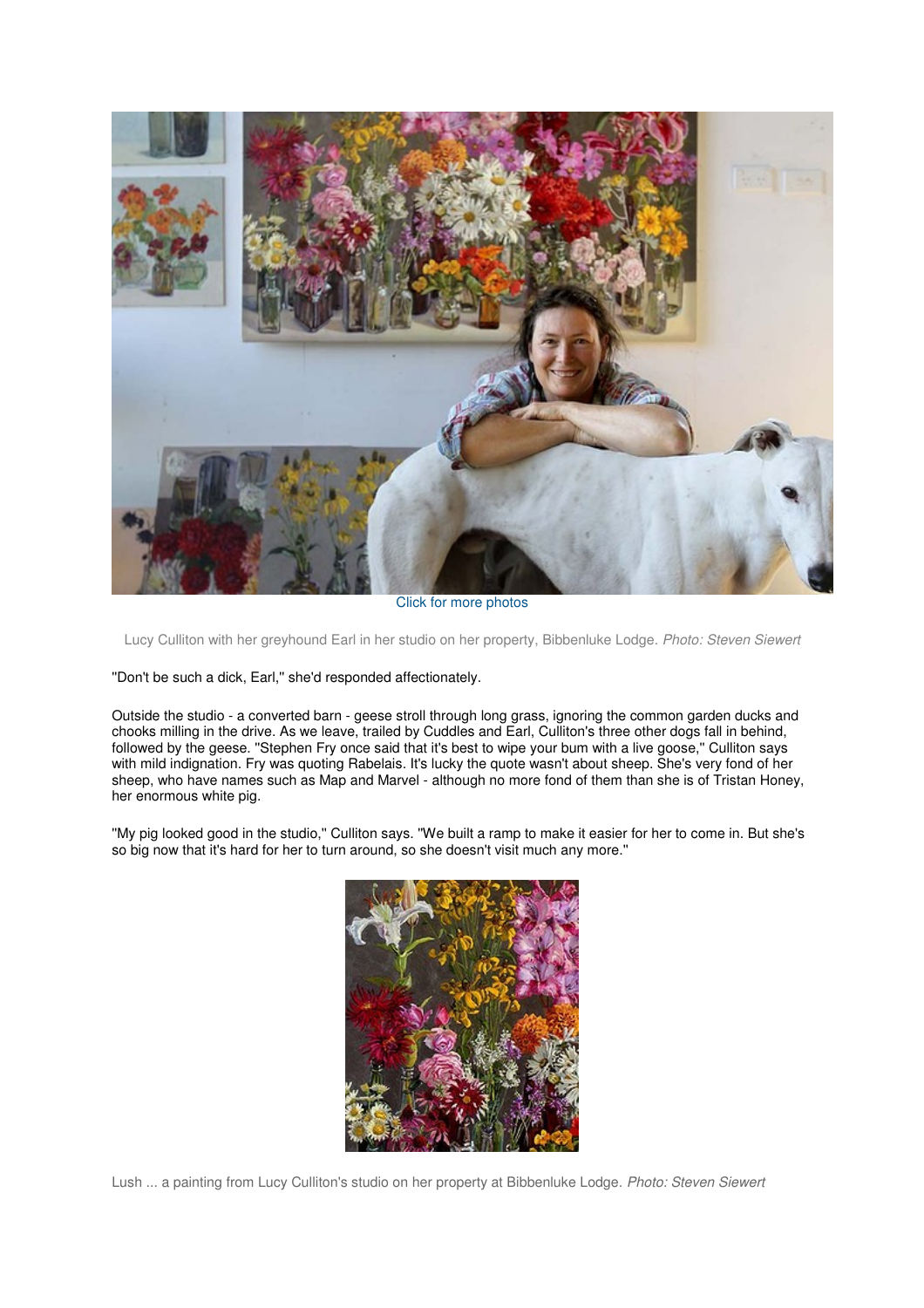We do talk art - in between feeding animals. Culliton has become a star in the art world for her serial paintings of ''ordinary'' subjects, from her celebrated iced cakes on plates, cacti, knitted toys, and roosters, as well as for her vivid, impressionist-style landscapes. Her exhibitions sell out, despite the fact that some of her paintings are now in the \$50,000-plus range.

But her menagerie is an important part of the slightly surreal life that Culliton, 45, leads at Bibbenluke Lodge, her 1930s homestead on the remote Monaro plains in south-east NSW, five hours' drive from Sydney. Besides, almost all the animals have starred in her paintings at one time or another.

The homestead, with its out-buildings and disused, overgrown tennis court, is separated from Bibbenluke village by the Bombala River, which passes under the main road. ''There's my Jeffrey Smart bridge,'' she says, gesturing at the spare, grey structure in the near distance just as a semi-trailer crosses the view beyond the dahlias.

Culliton, who learnt to drive when she was 40, bought Bibbenluke four-and-a-half years ago - painting the homestead's interior for an exhibition last year, aptly called Home.

Map and Marvel, now grown up, were the orphaned lambs in one of those paintings, titled Good Room - Spring 2010. The bottles holding the flowers in her new exhibition are lined up on the windowsill in that painting - and will no doubt turn up in future paintings, which will please Tiger Bobbin, the local who dug them up while rebuilding a historic stone well at Bibbenluke.

Culliton, who says she likes to ''know'' her subjects, excels in grouping objects to paint. Sydney artist McLean Edwards, a close friend, says that in the hands of lesser artists, the same sorts of groupings would merely be theatrical. People respond to the honesty in Culliton's paintings, he says more generally of her work.

At the Home exhibition, in which everything from the dogs to dolls on shelves appeared, the artist's father. Tony Culliton, noticed a woman moved to tears. ''If I'm painting red sauce, I want it to look like red sauce,'' Culliton says. ''If I'm painting a flower, I want people to see that it's a peony, not a rose. It has to look right.''

Did the image of sheep in a living room simply make sense to her as an artist? It did, she replies: ''Sheep are aesthetic. Map was hand-raised inside the house in nappies. I didn't paint the nappies because they didn't look good,'' she adds.

Culliton talks about all of her work in the same straightforward, unromantic fashion. ''I'm not very good with words. I describe everything in my paintings.''

The good room is now also where she and the new man in her life, Jamie Morgan-Bruce, who owns Jamie's Bobcats in Bombala, entertain visitors.

The pair met just over a year ago when Morgan-Bruce came to re-shingle her drive. Their relationship means she's less keen than ever to leave Bibbenluke, she says as we walk through the garden still accompanied by the ducks and the dogs - as well as Donny, the tame magpie, who often flies inside the homestead in search of her, and then perches on her head. He follows us to the vegetable patch and does fly-bys as Culliton, a vegetarian, picks some things for dinner.

''I'm really in Lucy-land here,'' she continues, ''although it's great when I have a show in Sydney because we go to the pub afterwards and I feel like one of the gang.''

Ray Hughes, the famously eccentric Sydney art dealer who has shown Culliton's work since 1999, has already told me what a reluctant traveller she is. Hughes likes globetrotting with his artists and Culliton accompanied him to Europe three years ago. On the flight over, via Japan, she missed the view of Mount Fuji through the plane window because she was drawing horses. In Paris, she bought a toy rabbit in a shop and carried it around in her handbag.

Culliton painted Ray in Paris for the 2011 Archibald Prize, which Ben Quilty won with his portrait of Margaret Olley - although Culliton's vibrant entry was good enough to win, according to the Herald's art critic, John McDonald.

Culliton has been a finalist in the Archibald, Sulman and Wynne prizes, and won the 2006 Portia Geach Memorial Award for her painting, Self with Friends. But she stresses that she doesn't paint for competitions, only entering a work if she feels it's relevant. ''I'd been travelling with Ray and knew him well,'' she says.